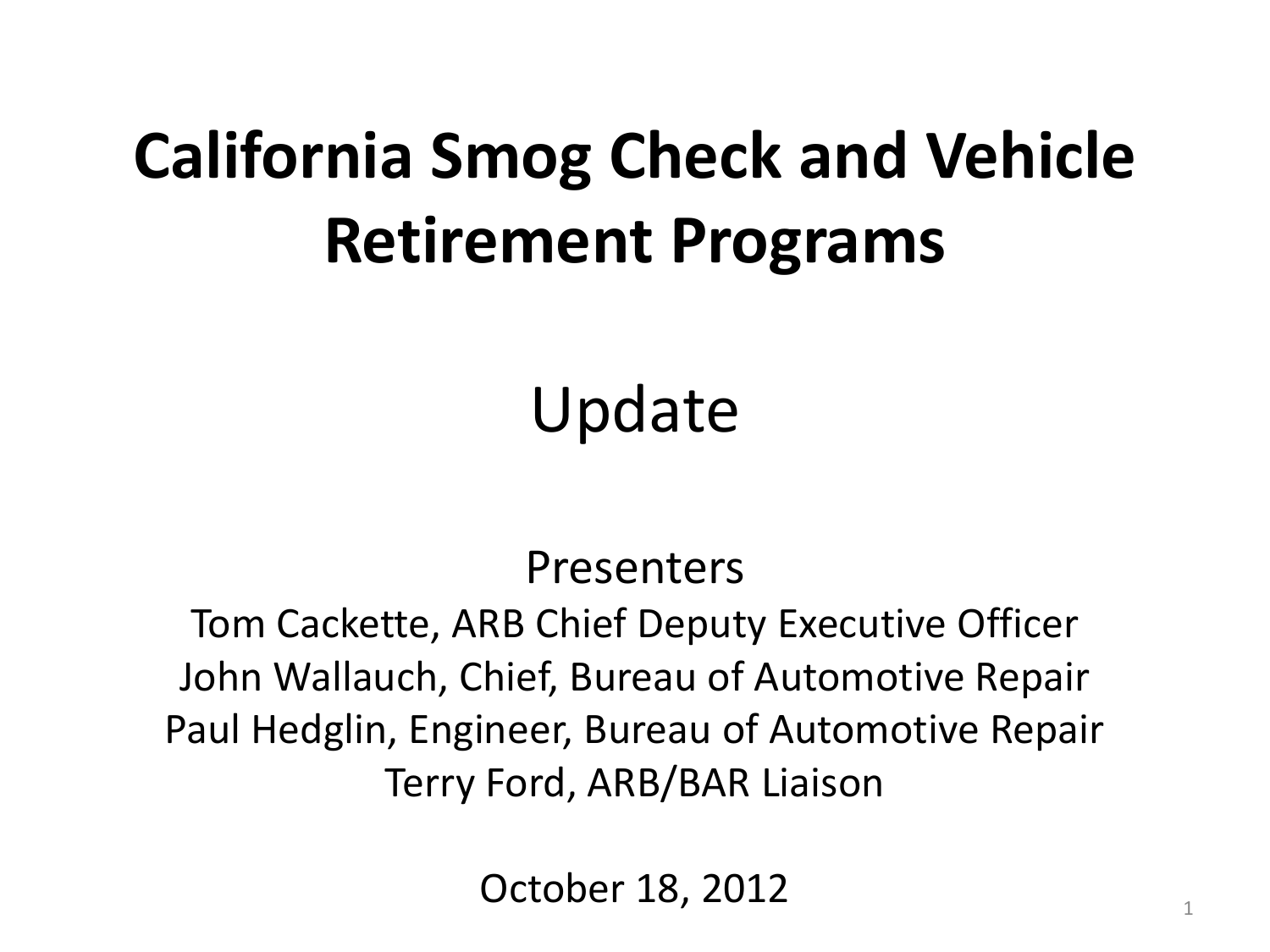## **Contents**

- **Overview** Smog Check
- **Smog Check Program**  What is changing
- **Vehicle Retirement**  What have we observed

• **Challenges**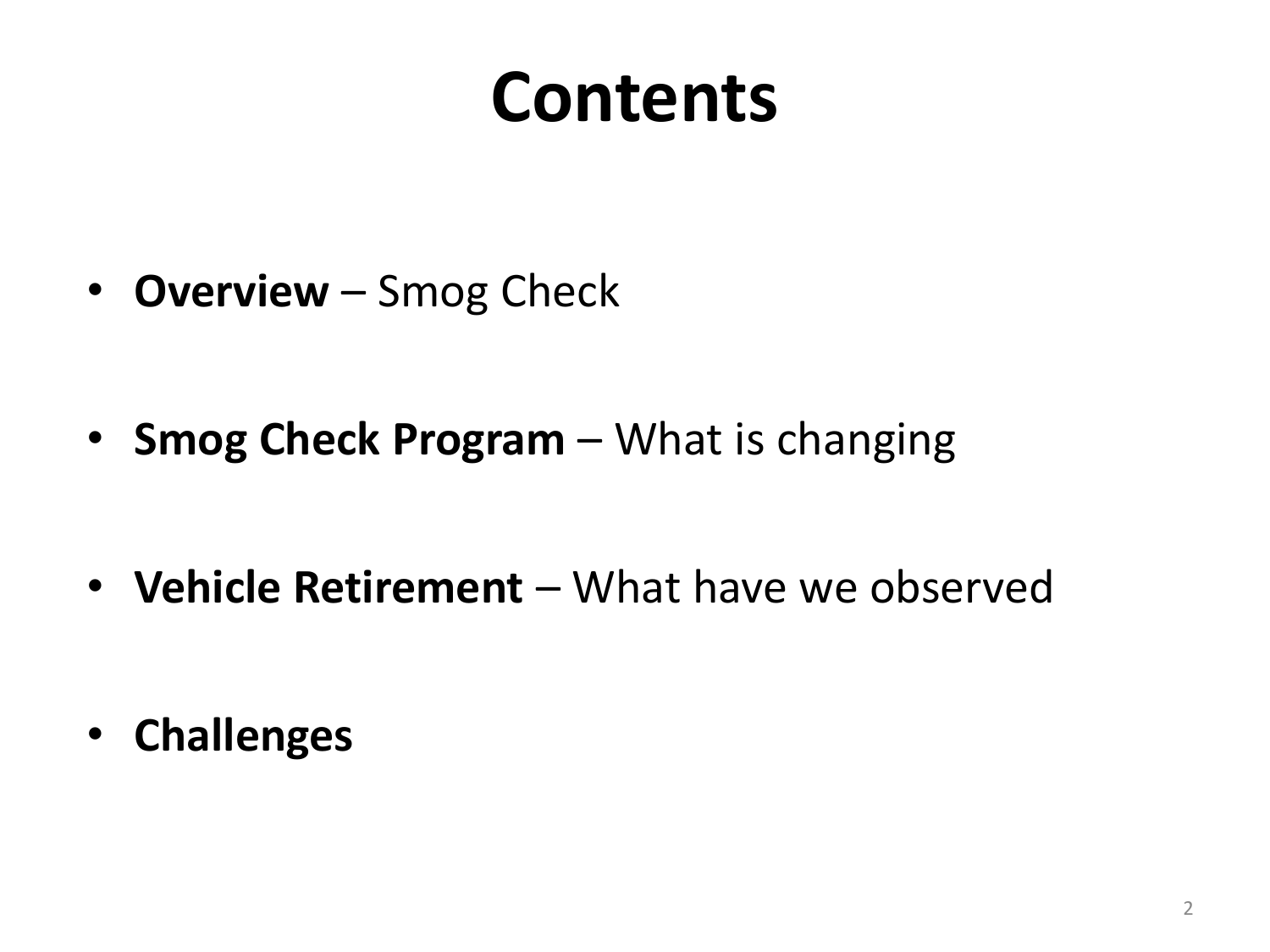# **California's Smog Check Program**

#### • **World leader**

- Riverside demo (1975) of automated dyno testing
- LA centralized change-of-ownership program (1979-84)
- Developed computerized test equipment for decentralized (garage-based) program

BAR-74, BAR-84, BAR-90, & BAR-97 equipment

Large scale electronic data transmission and database

#### • **Largest program in nation**

- 7,000 stations; 15,000 technicians
- State-of-the-art enforcement capabilities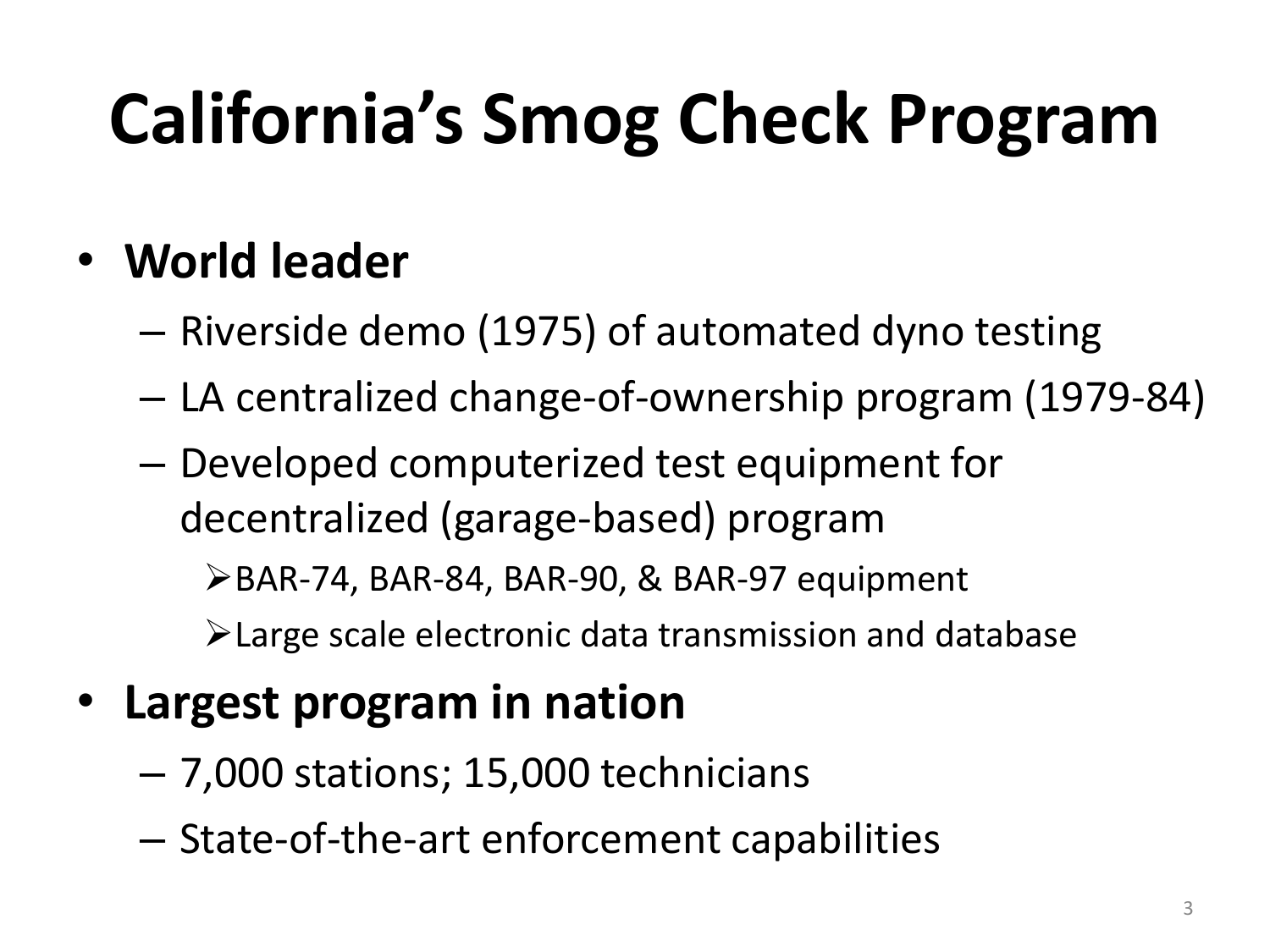# **Smog Check** Significant Emission Reductions

| Program                                 | <b>Emission Reduction</b> <sup>1</sup> | <b>Year</b>       |
|-----------------------------------------|----------------------------------------|-------------------|
| <b>SMOG CHECK</b>                       | 308                                    | 2010              |
|                                         |                                        |                   |
| LEV <sub>3</sub>                        | 98                                     | 2035              |
| Truck and bus retrofit rule             | 88                                     | 2023              |
| Heavy diesel 2010 NOx standard, vs 2004 | 209                                    | 2020              |
| Heavy diesel OBD                        | 41                                     | 2020              |
| <b>Carl Moyer</b>                       | 23                                     | Avg. over 12 yrs. |

**<sup>1</sup>** NOX, ROG or both in tons per day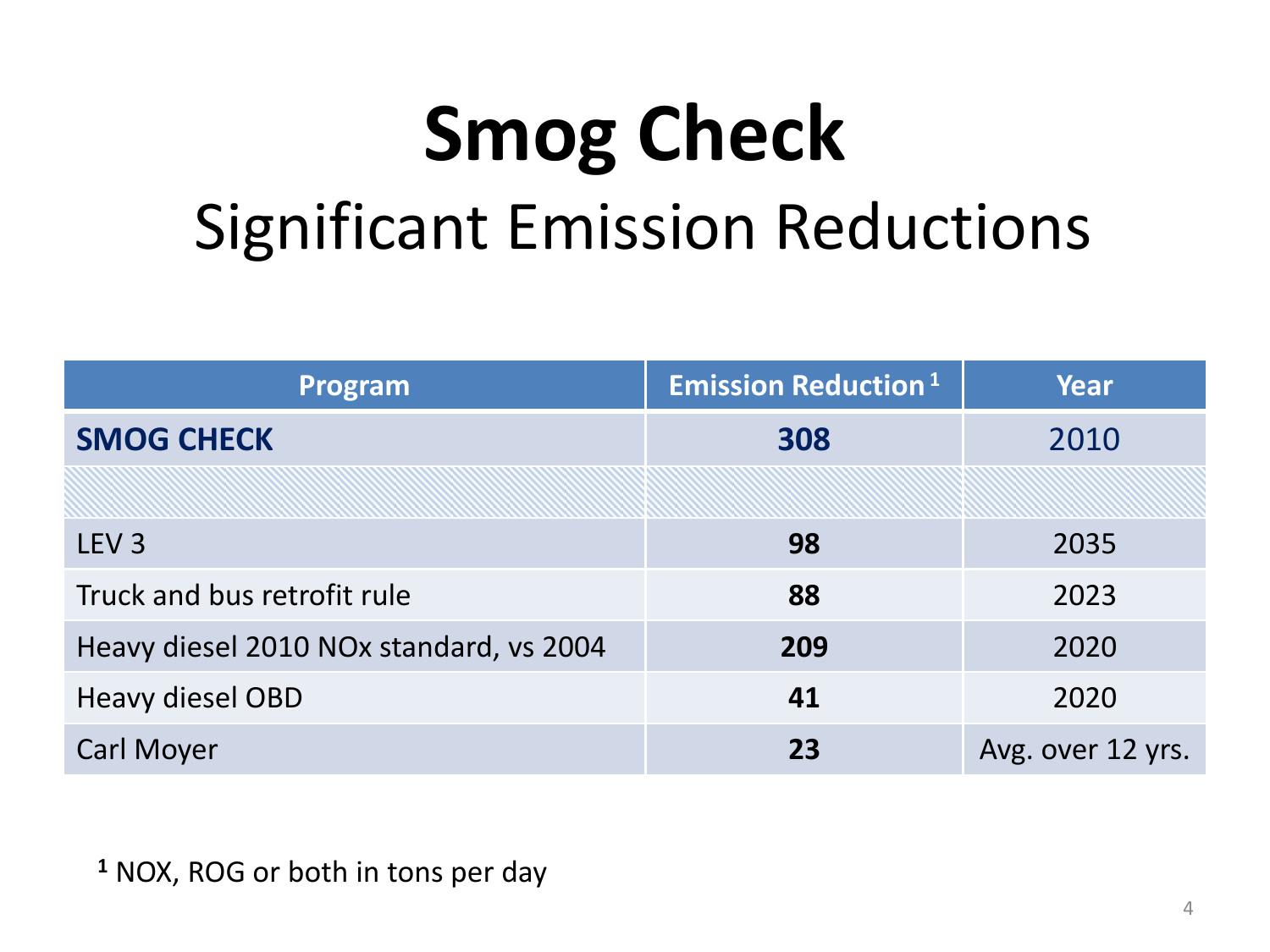## **Over Time, Smog Check Lost Its Leadership Edge**

- **Statute overly prescriptive** (43 pages) – Stifled innovation and change
- **Technological innovation stalled**
- **2009 study showed performance suffered**
	- 19% of passing vehicles should have failed
	- 49% of failed vehicles not properly repaired
	- Fraud and incompetence in smog stations
	- 70 tons per day emissions lost
- **In response, Legislature enacted AB 2289 in 2010**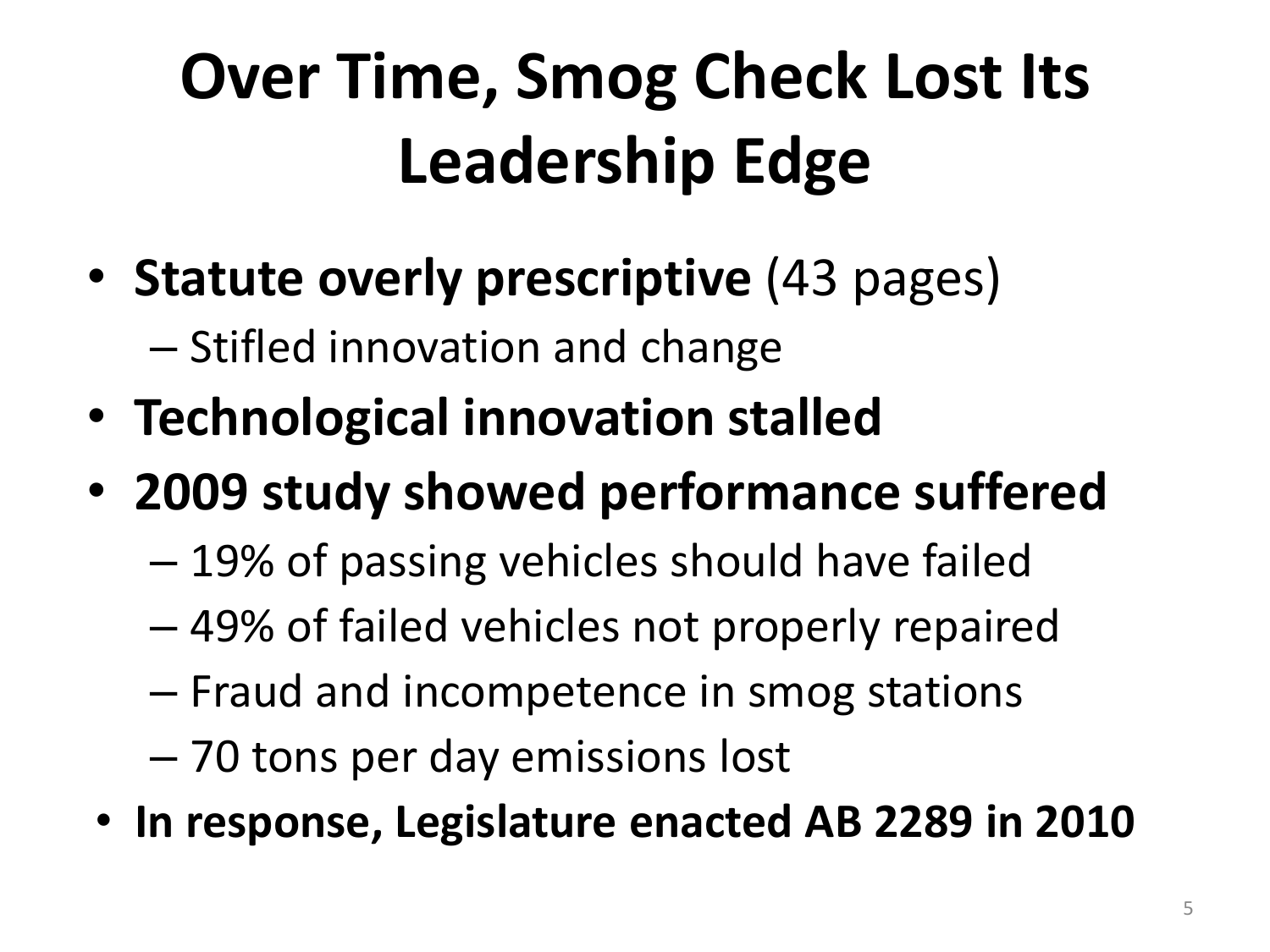#### Improvements in Response to AB 2289

- **Implement a performance based certification program called "STAR"**
	- Rates both stations and technicians based on historical inspection data
	- Stations must achieve and maintain high performance in order to inspect older and high emitting vehicles (about 3.5 million directed per year)
	- STAR begins January 1, 2013
- **Annual program performance report to public**

– Compare to 2009 report by Sierra Research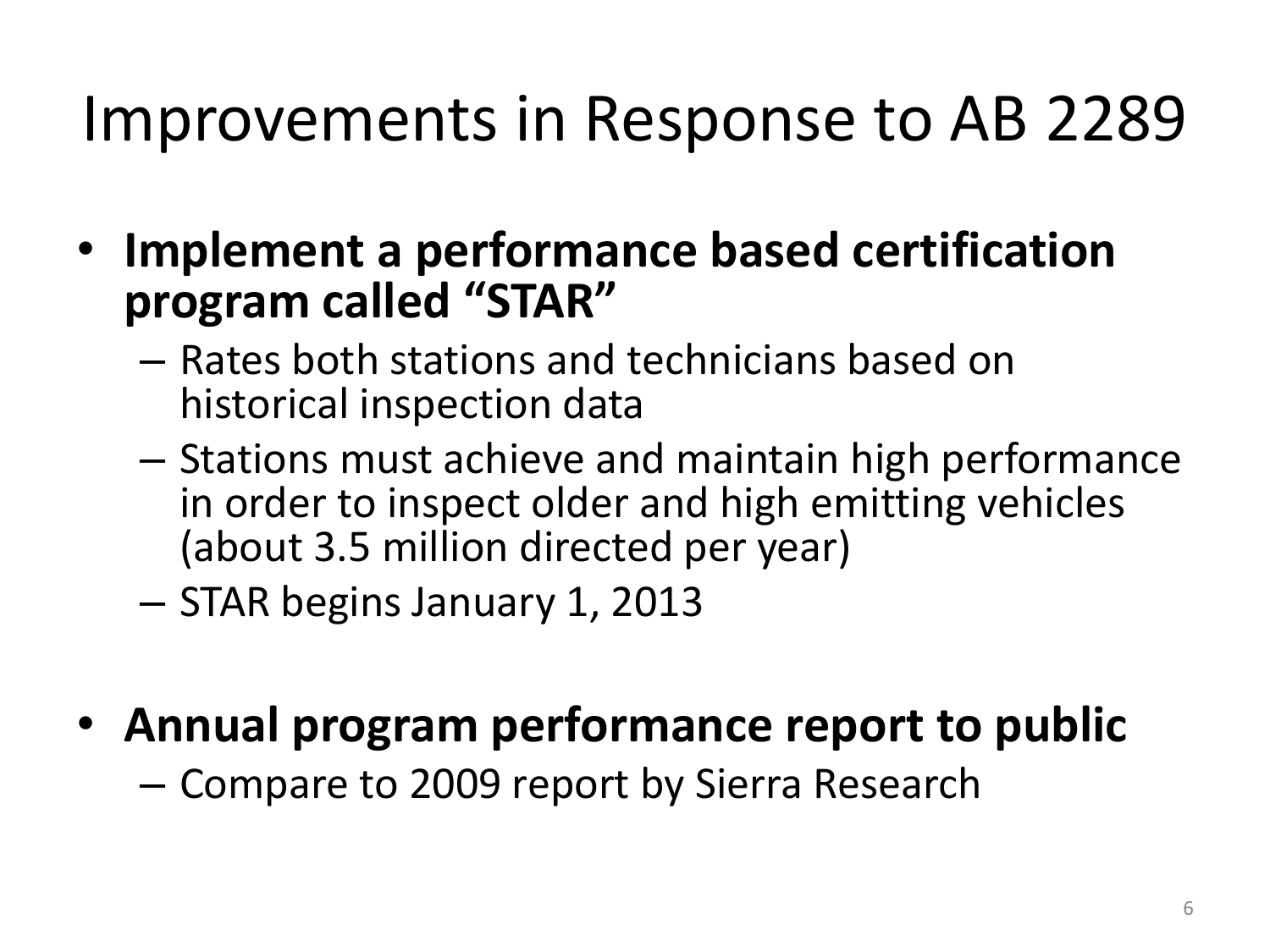#### Improvements in Response to AB 2289

- **2000 and newer vehicles no longer require tailpipe test**
	- Quicker test, low cost equipment, improved data collection
	- Consumer inspection cost should drop as a result (potential \$64 million annual savings to motorists)

#### • **Increased fine amounts**

- $-$  From \$2,500 to \$5,000
- In addition to stations, technicians now subject to fines
- Civil penalties against any person who falsifies information relating to a Smog Check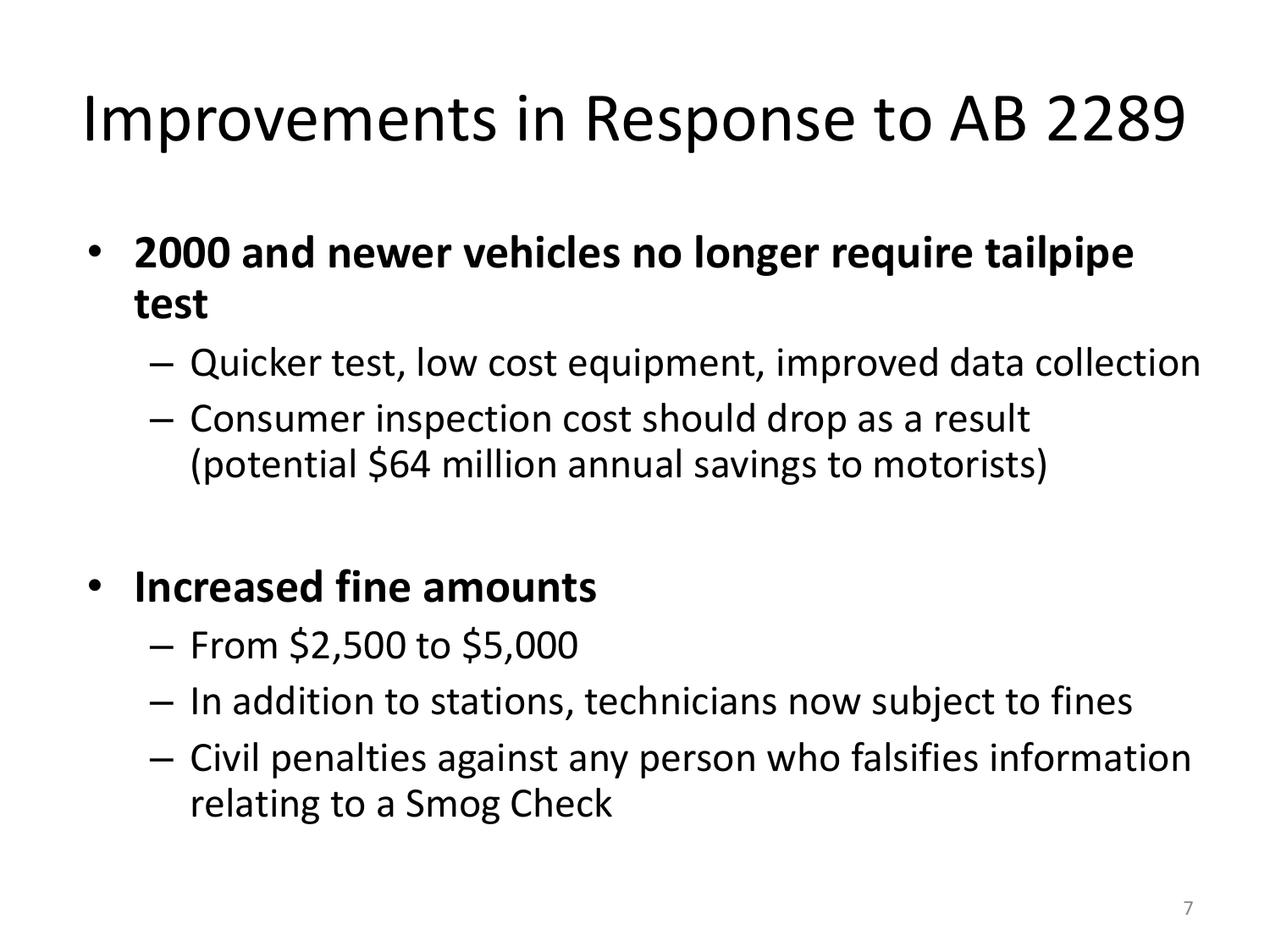# STAR Program



- STAR Certification based on meeting higher performance standards
- Stations disqualified if fail to meet standards
- Performance feedback provided through public Website
- Improved inspection influences better repair
- Outreach: DMV renewal notice, DMV & BAR Website information, new station signs, industry workshops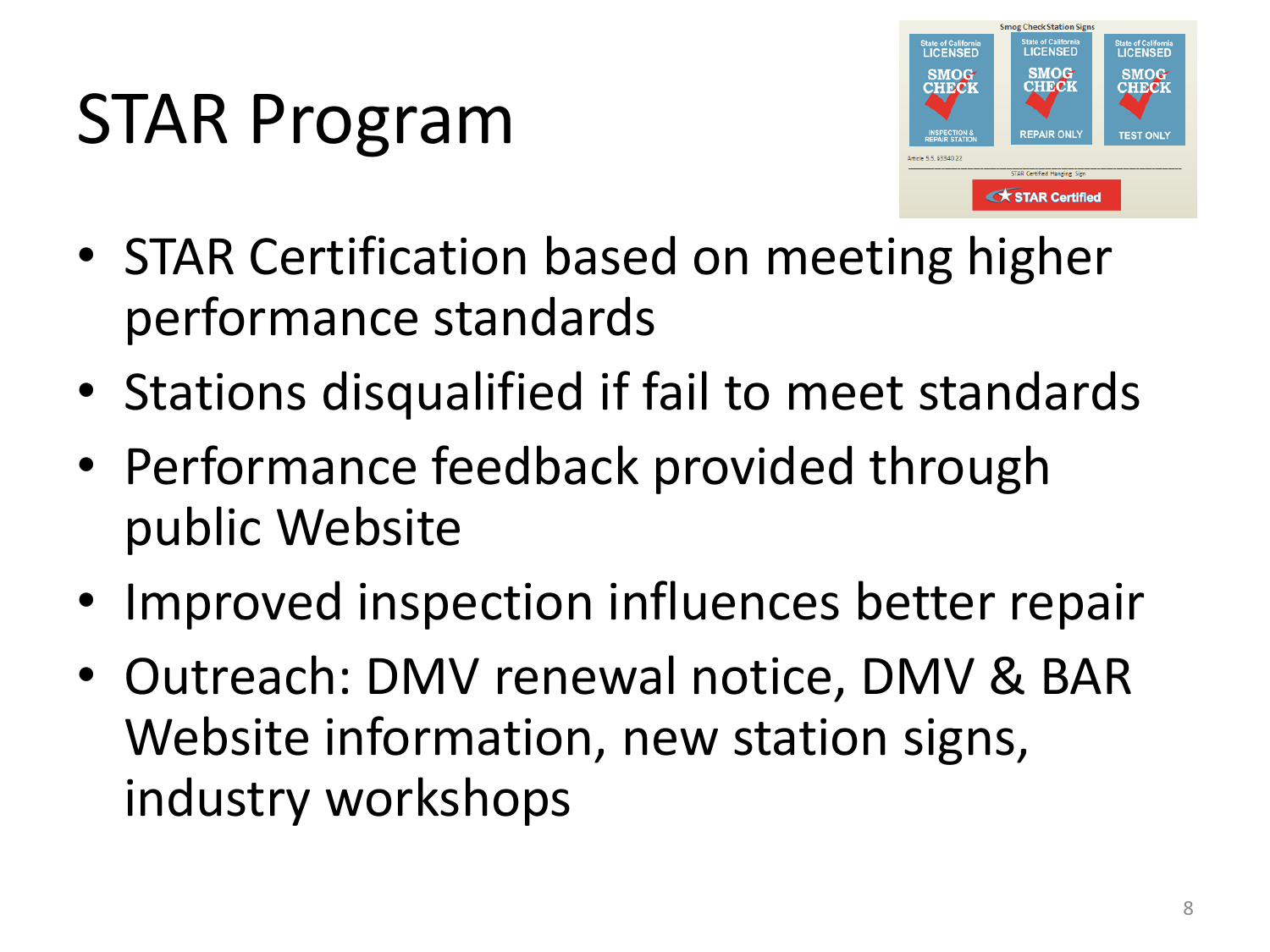## **High Emitters Inspected at STAR**

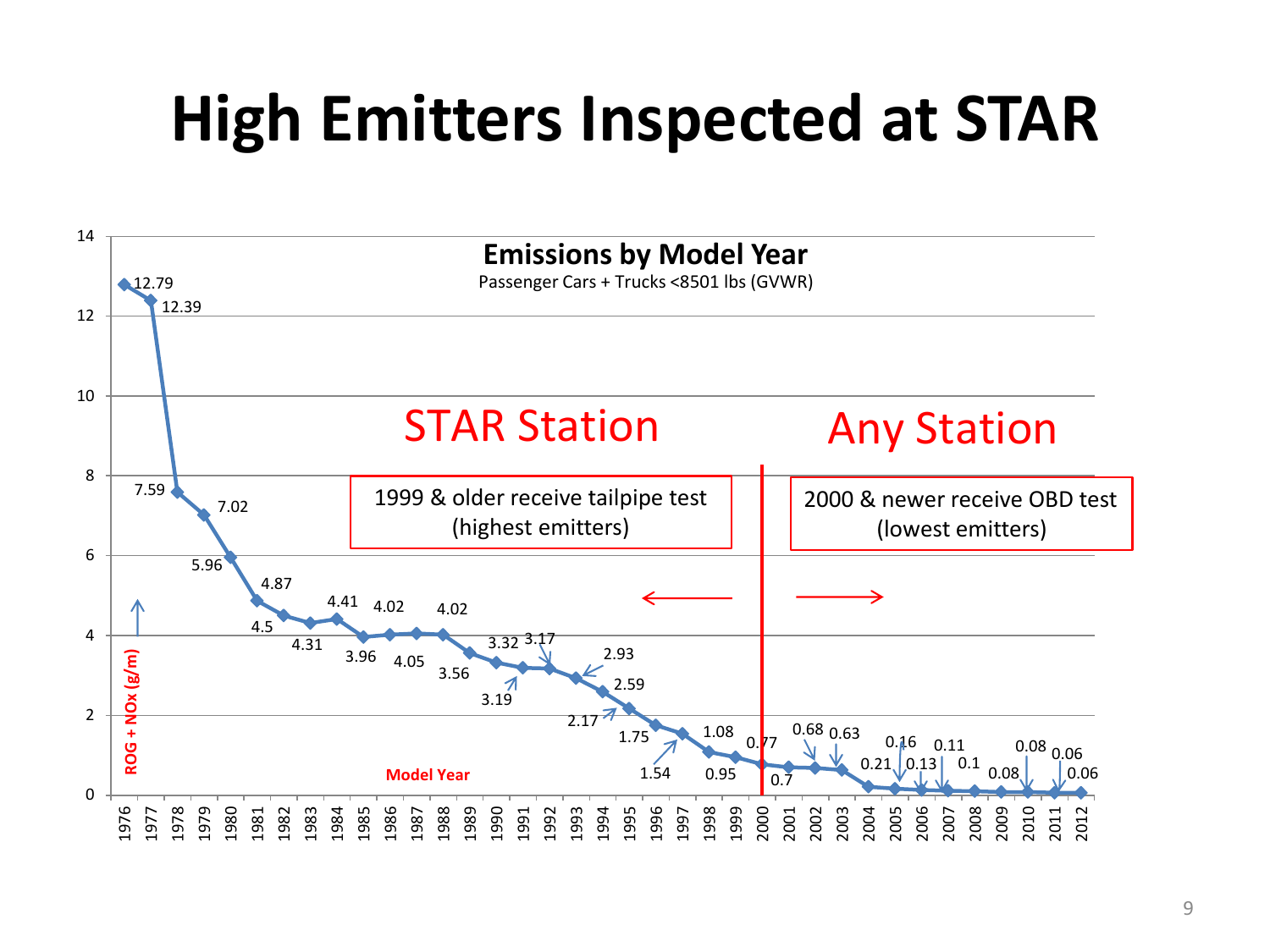## STAR Web Reports



lome │ Consumers │ Industry │ BAR Programs │ Enforcement │ General Information │ About BAR **Careers At BAR** 

**Search** 

Seard

Welcome to the STAR Web page. Beginning January 2013, all stations that wish to certify directed and gross-polluting vehicles must meet specific performance standards under the proposed STAR Program. The new program is being developed in response to AB 2289 (Eng. Chapter 258, Statutes of 2010).

All licensed Smog Check stations and inspectors will have the ability to check their performance in meeting the new standards on this STAR Web page. The data shown on this site is intended to assist licensed Smog Check stations and inspectors in improving their performance prior to the start of the STAR Program in January 2013.

Feel free to explore and become familiar with this new page. By clicking on the hyperlink that points to the Report Card Terms, you can learn more about the STAR Program. For additional information regarding the STAR Program performance measures, eligibility requirements, and definitions see the Regulations that were adopted with Smog Check industry input to establish the program. If, after reviewing this page, you still have questions about the STAR Program, see the STAR Questions & Answers (Q&A) posted on the Industry Home page of the BAR Web site.

We welcome your input on the STAR Web page. For suggestions on ways to improve its usefulness for Smog Check stations and inspectors, please send us an email at BAR.IndustryHeipDesk@dca.ca.gov. As a result of your input, the STAR page may change. Thank you for taking the time to review the STAR page and for your interest in the STAR Program.

**Enter Station Number: 380** 

**Enter Inspector Number:** 

(Enter only numerical portion of license ID)

Enter station license number from your last inspection report, or BAR's online station locator.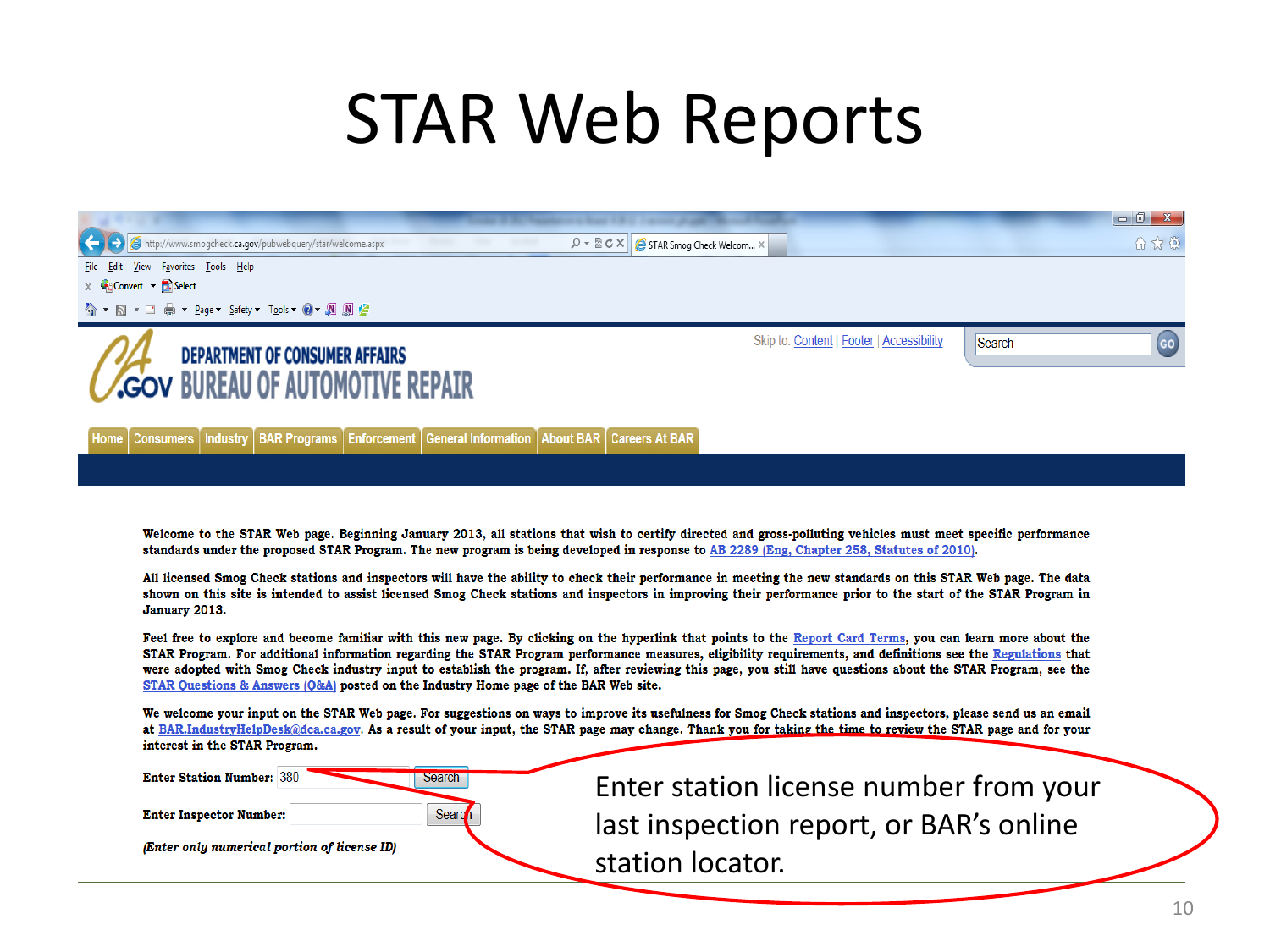## Vehicle Inspections in 2013

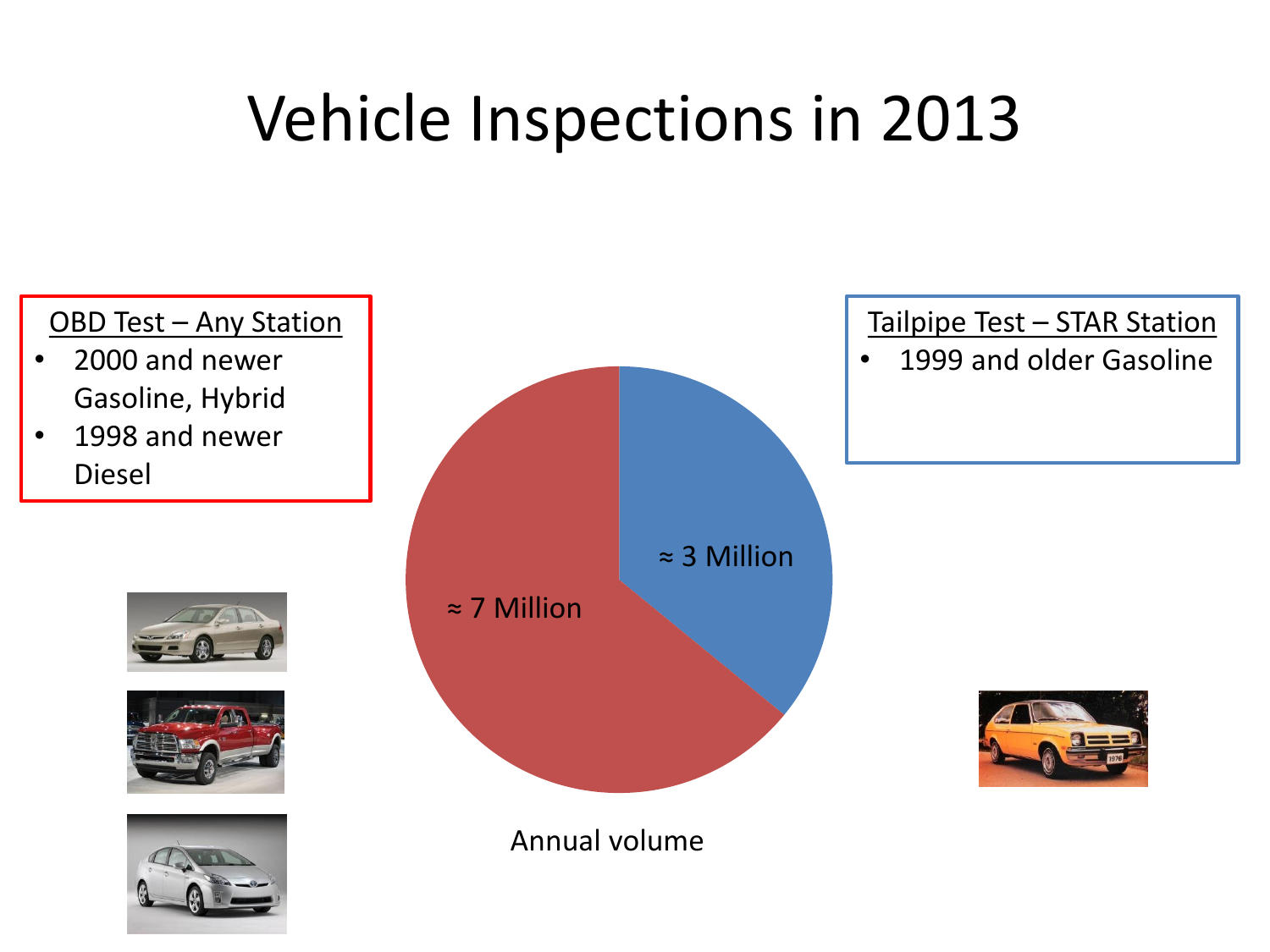## Tailpipe Testing

- Applies to all vehicles today
- In 2013, only applies to 1999 and older vehicles
- Expensive, proprietary equipment; long test
- All STAR stations must have this equipment – optional for other stations

**Tailpipe** Emissions Measurement

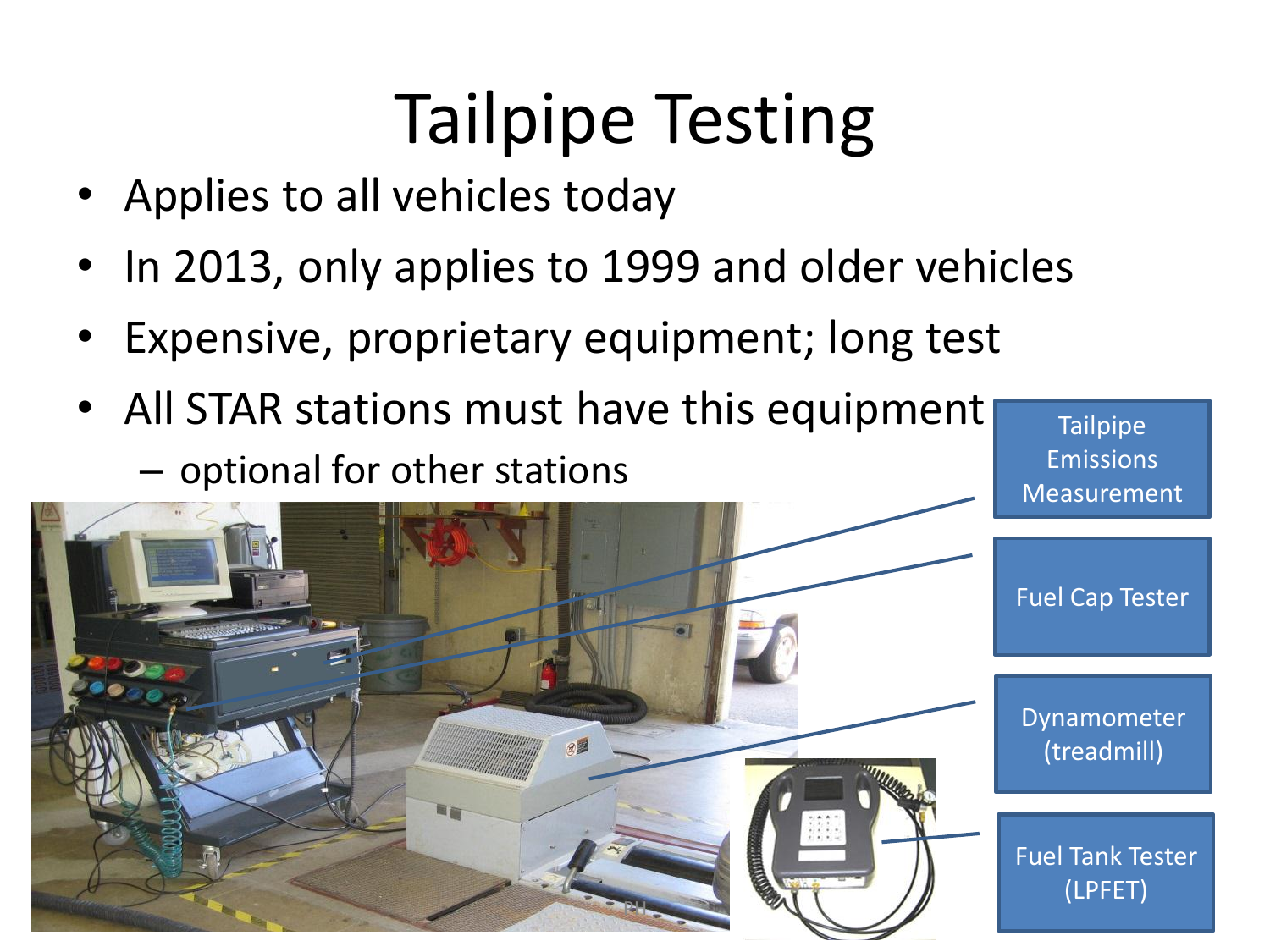## OBD Testing In Lieu of Tailpipe (Program Benefits)

- **New inspection equipment will communicate with newer vehicles and collect much more data**
	- Software resides on BAR Server (pass/fail standards)
	- Vehicle ID (VIN number) prevents fraudulent vehicle substitution (clean plugging)
	- Vehicle ID (software number) detects aftermarket performance tampering (street racers)

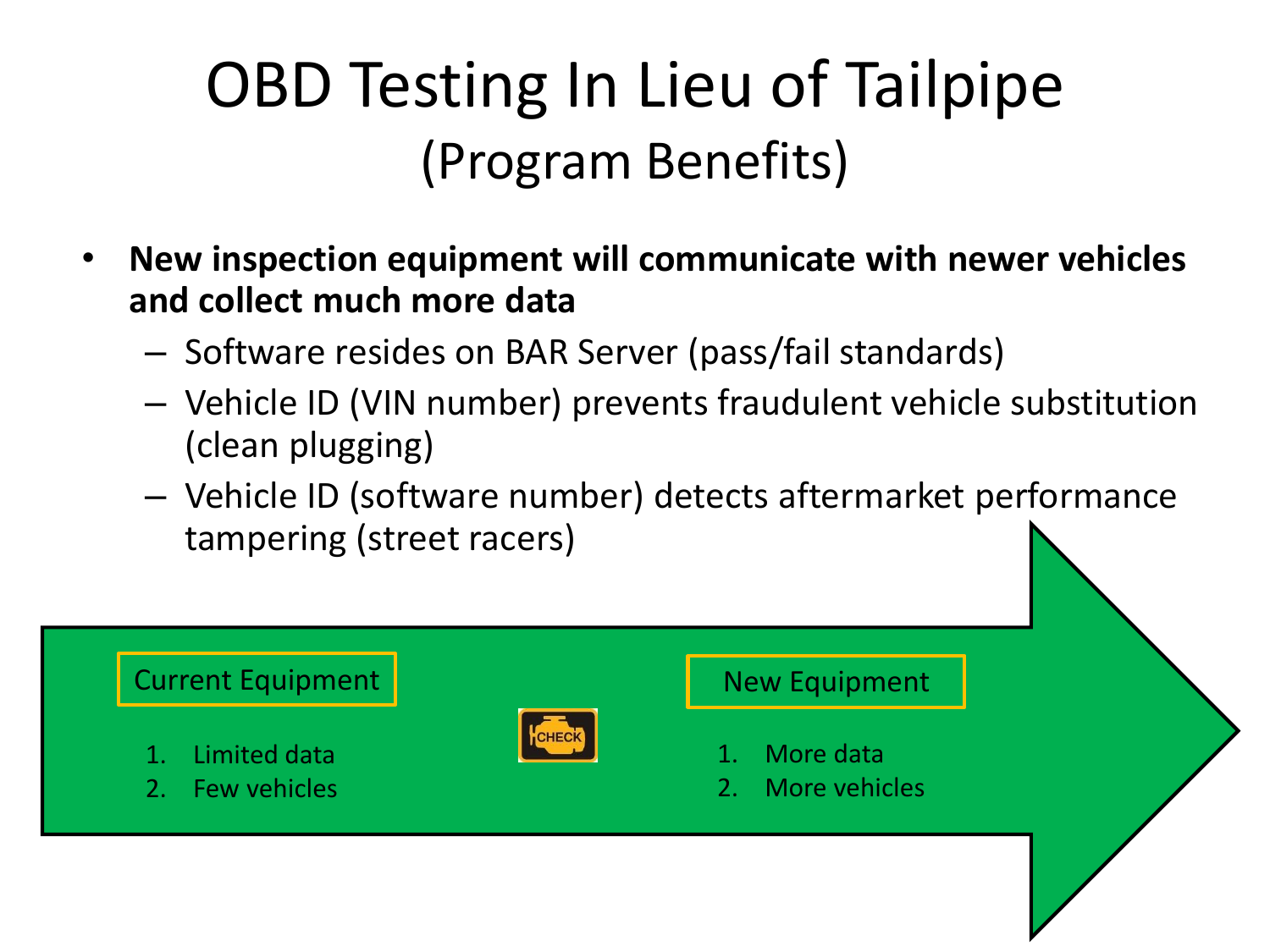## New OBD Testing

- Only for 2000 and newer vehicles -- beginning 2013
- Low cost, off-the-shelf equipment; short test
- Motorist savings via lower inspection cost
- All STAR stations must have this equipment





Off-the-shelf BAR Certified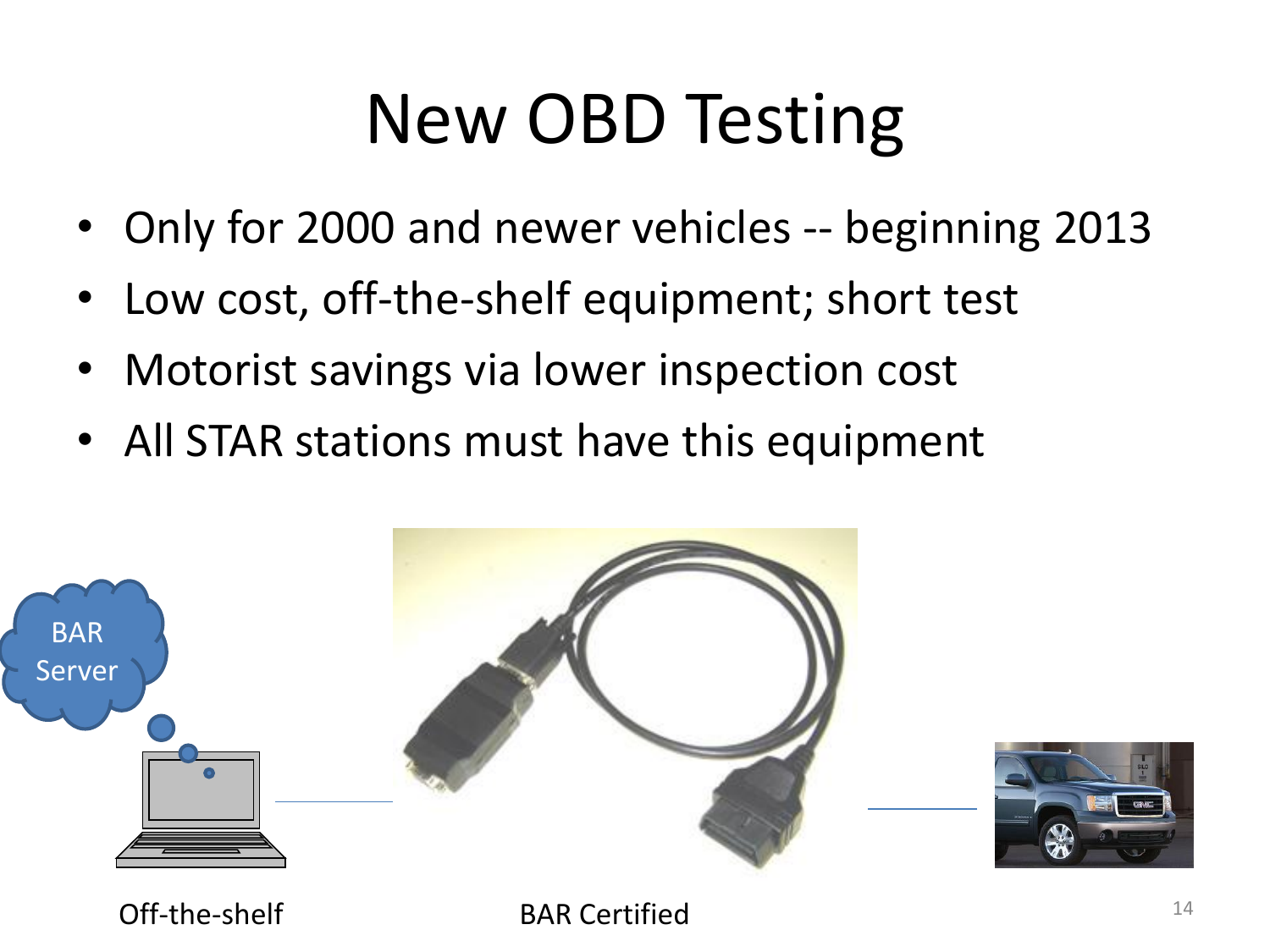# **Improving Smog Check is Only Part of the Solution**

#### **In California's older vehicle population emissions per mile increase rapidly as vehicles age**

**A 20 year-old vehicle produces over 30 times the Smogforming emissions per mile as a 5 year-old vehicle**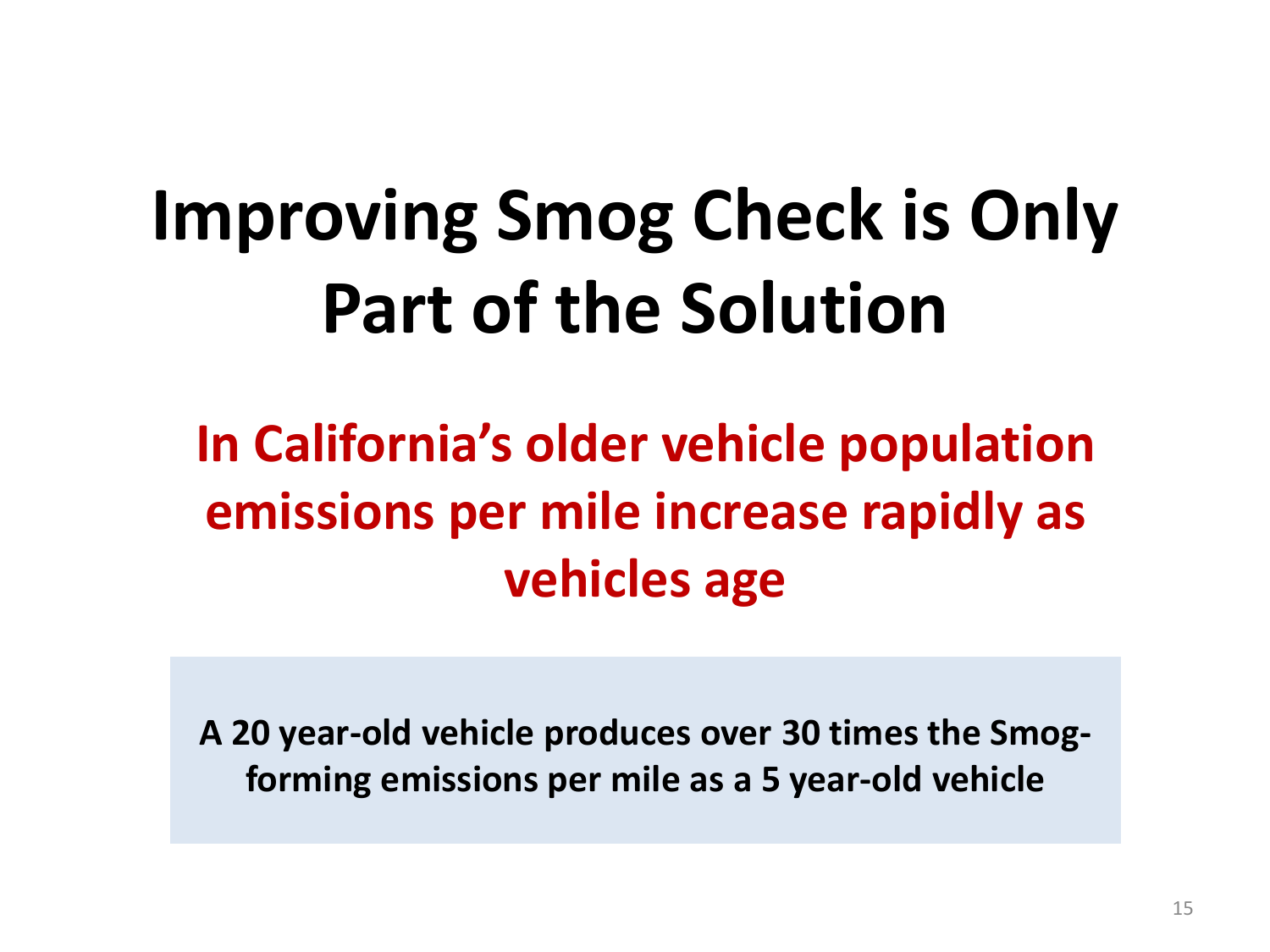## **Why Accelerate Vehicle Retirement?**

- **CA has 5 times more older vehicles than the national average – over 2 million vehicles 20 years or older**
	- ―These vehicles account for only 6% of the miles travelled, but they produce 40% of the Smog-forming emissions
- **65% of gross polluters are 20 years or older**
	- —A gross polluter is a vehicle whose emissions are about twice the pass/fail standard for a vehicle of same age
- **State Implementation Plan (SIP) Commitment**
	- —Retire 50,000 vehicles in South Coast per year
	- —Retire 10,000 vehicles in San Joaquin Valley per year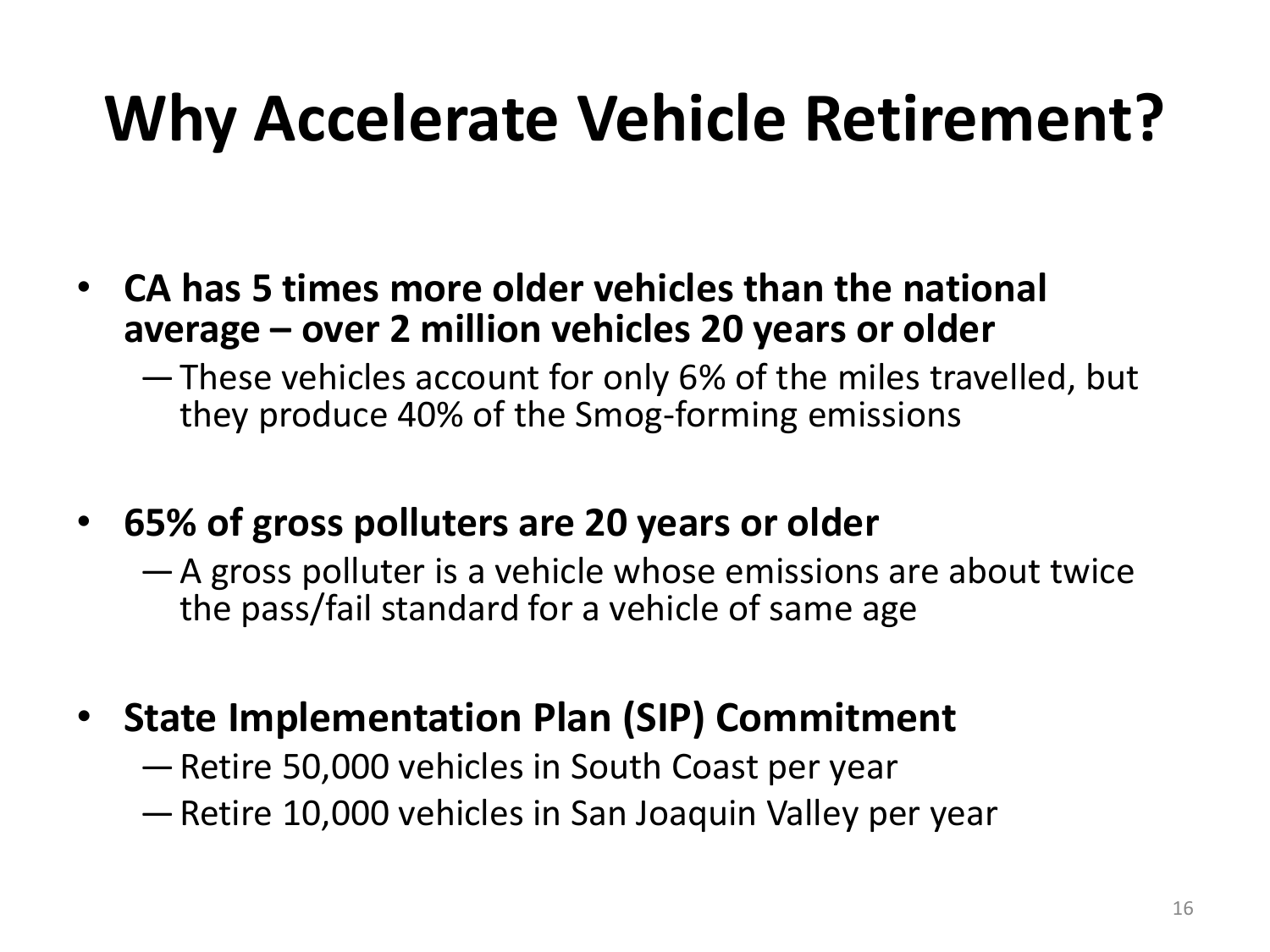# **Smog-Forming Emissions by Vehicle Age Group**

**Light Duty Vehicle Emissions in Tons Per Day, 2011**

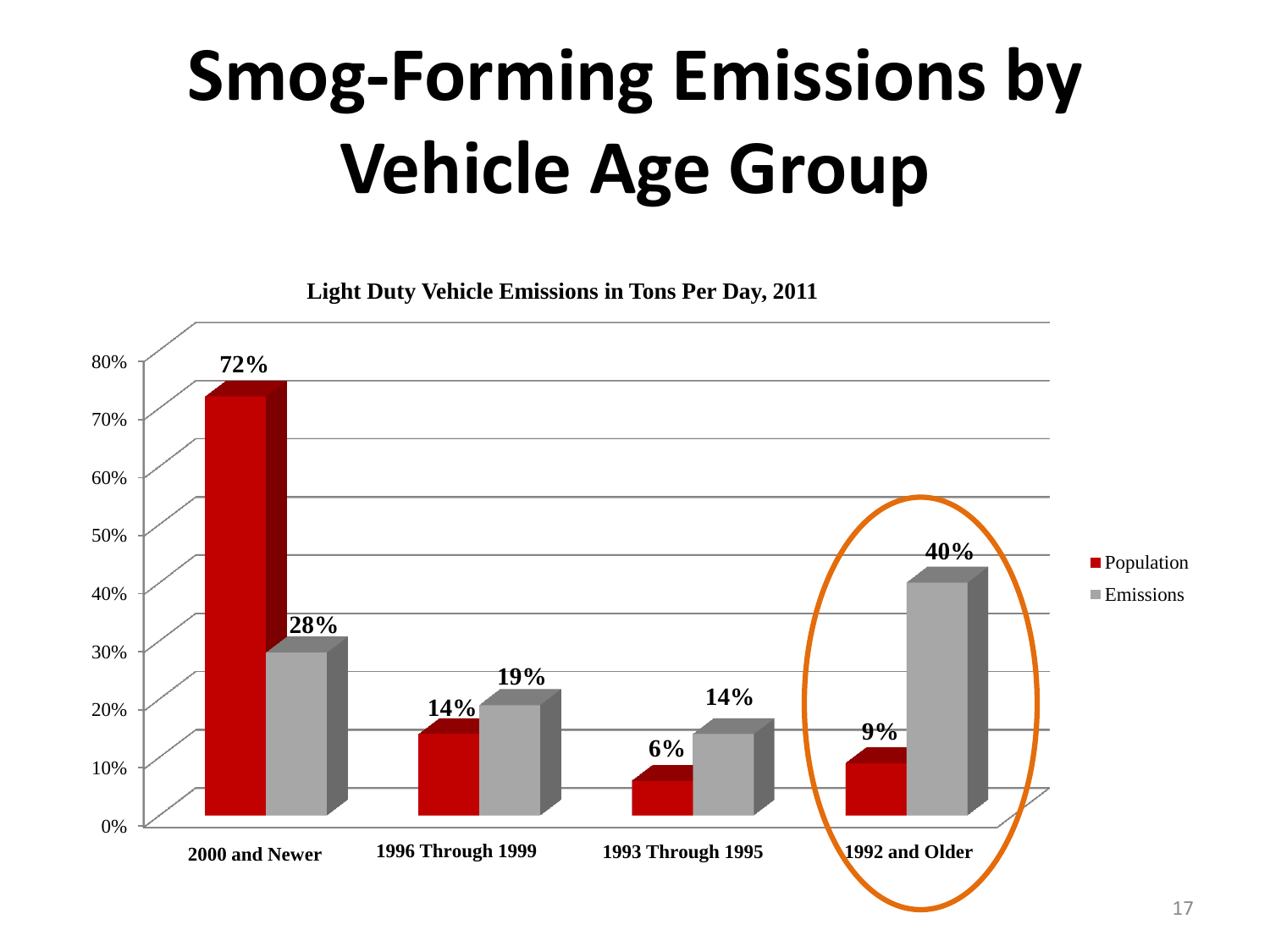## **Current Voluntary Vehicle Retirement Programs in California**

#### • **Consumer Assistance Program (CAP)**

- $-$  ~\$20.2M annually (AB 2128 [2004] funding)
- Retirement only at time of Smog Check failure
- \$1000/vehicle (\$1500 if low income)
- **Enhanced Fleet Modernization Program (EFMP)**
	- $-$  ~\$35M annually (AB 118 funding, expires 1/16)
	- Retirement at anytime for vehicles subject to Smog Check, plus
		- $\triangleright$  Pre-1976 vehicles
		- $\triangleright$  Some non-registered vehicles
	- \$1000/vehicle (\$1500 if low income)
	- **All other programs combined**  including District programs
		- < 5% of all voluntary vehicle retirements
		- Settlement funds provide a potential option (e.g., VRRRM)
			- $\geq$  3,200 vehicles retired and/or replaced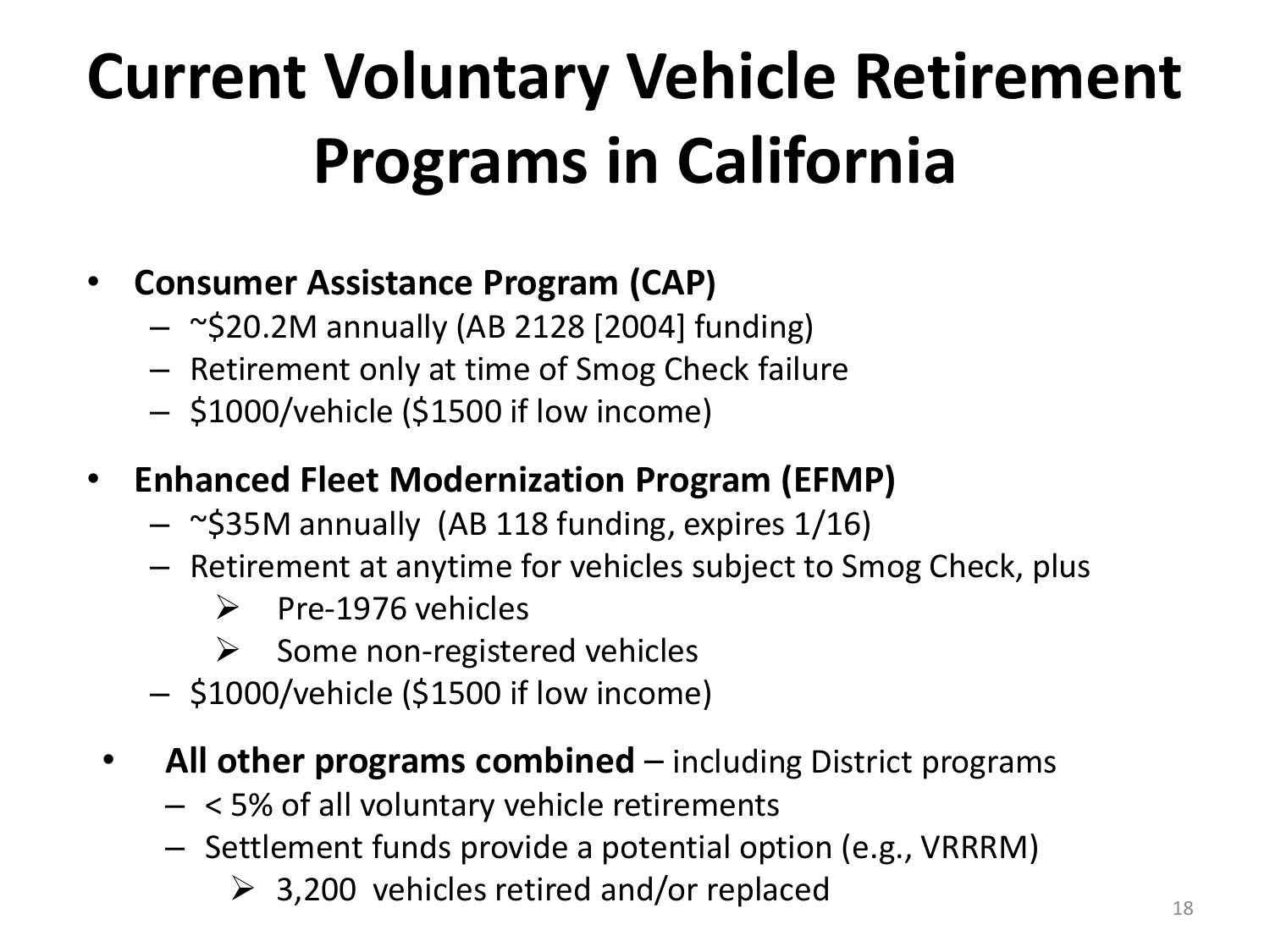#### **82,000 Vehicles Retired Last 2 Fiscal Years**

| <b>Performance Metric</b>                         |                               |                                                      |
|---------------------------------------------------|-------------------------------|------------------------------------------------------|
| Funding program                                   | <b>CAP</b>                    | <b>EFMP</b>                                          |
| <b>Emission status of vehicles</b>                | Failed most recent test       | No test required                                     |
| # vehicles retired $-7/1/10$<br>through $6/30/12$ | 36,811                        | 45,297                                               |
| % vehicles retired -- 20<br>years or older        | 52%                           | 50%                                                  |
| % gross polluters                                 | 38%                           | Not Known                                            |
| % vehicles scrapped by low<br>income owners       | 65%                           | 68%                                                  |
| Public acceptance                                 | Alternative to costly repairs | <b>High Demand -- Funds</b><br>exhausted in 9 months |